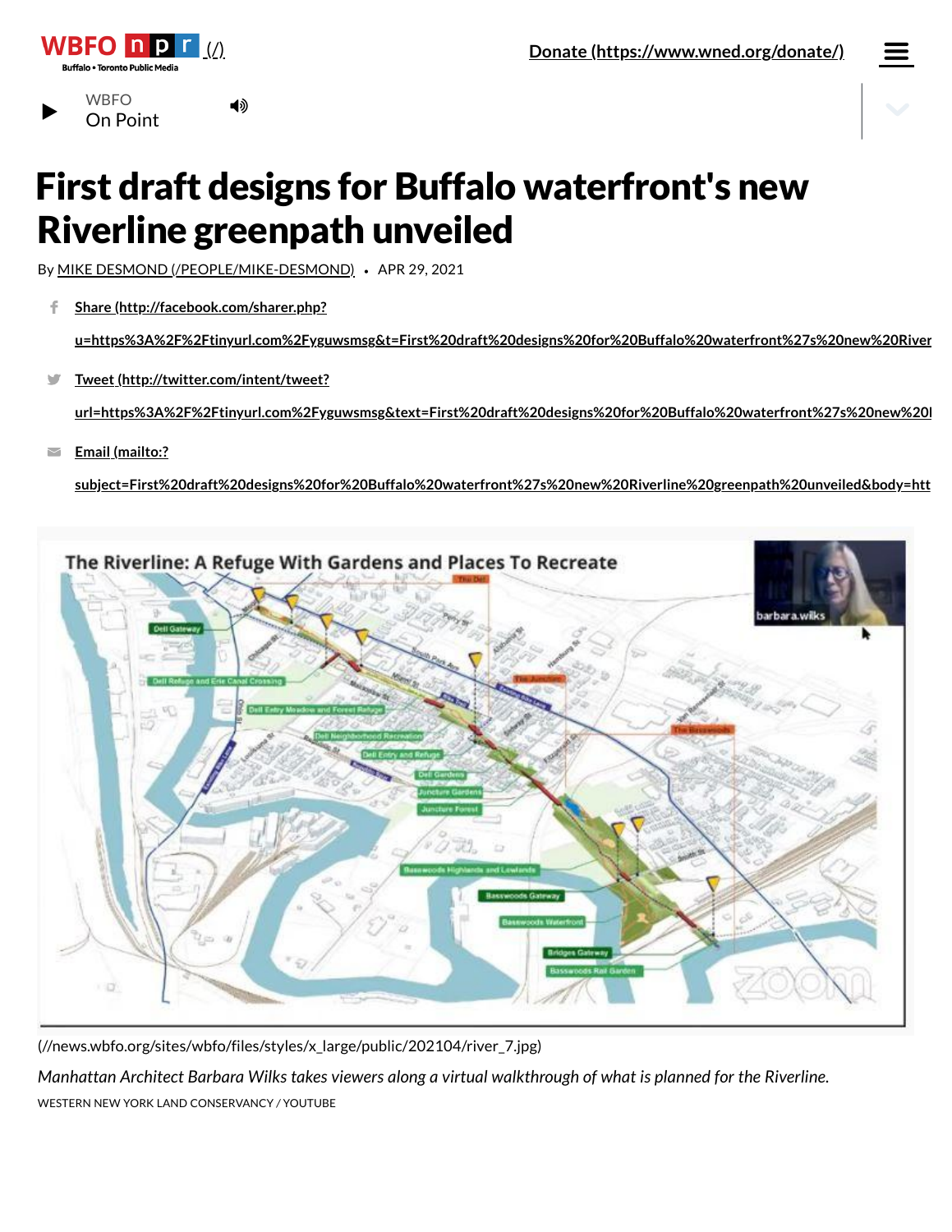Buffalo's Riverline [\(https://theriverline.com/\)](https://theriverline.com/) is starting to take shape, with landscape designs from architects.

For decades, it was just an old DL&W railroad line from downtown Buffalo into the city's East Side, gradually becoming overgrown and losing its massive rail bridges. Now, it's going to be the Riverline, a recreational and cultural pathway connecting the waterfront through varied neighborhoods. There will be new bridges, perhaps six of them, and a long trestle over rail lines, woodland and parks.

During an unveiling of draft designs Wednesday, California architect Walter Hood said those bridges will give people a new look at Buffalo.

"Views back out might begin to reflect, again, being in a place, having prospect right over the landscape and then going down the landscape and having more refuge," Hood said. "And so, these views out -- What are we looking at? What are we looking to? What places are we sheltered? -- become really, really important. So the bridges become this function, that allow us to look out and understand the world in which we live."

Manhattan architect Barbara Wilks says the plan is for a block-by-block route and design.

"Once you leave the Moore Street gathering place and rise up to the top of the levee, you are in another world," Wilks said. "Here, nature takes hold and you are enclosed in a young woodland. This play between enclosed nature prospect and open prospect, as Walter mentioned earlier, is a key component of the Riverline experience."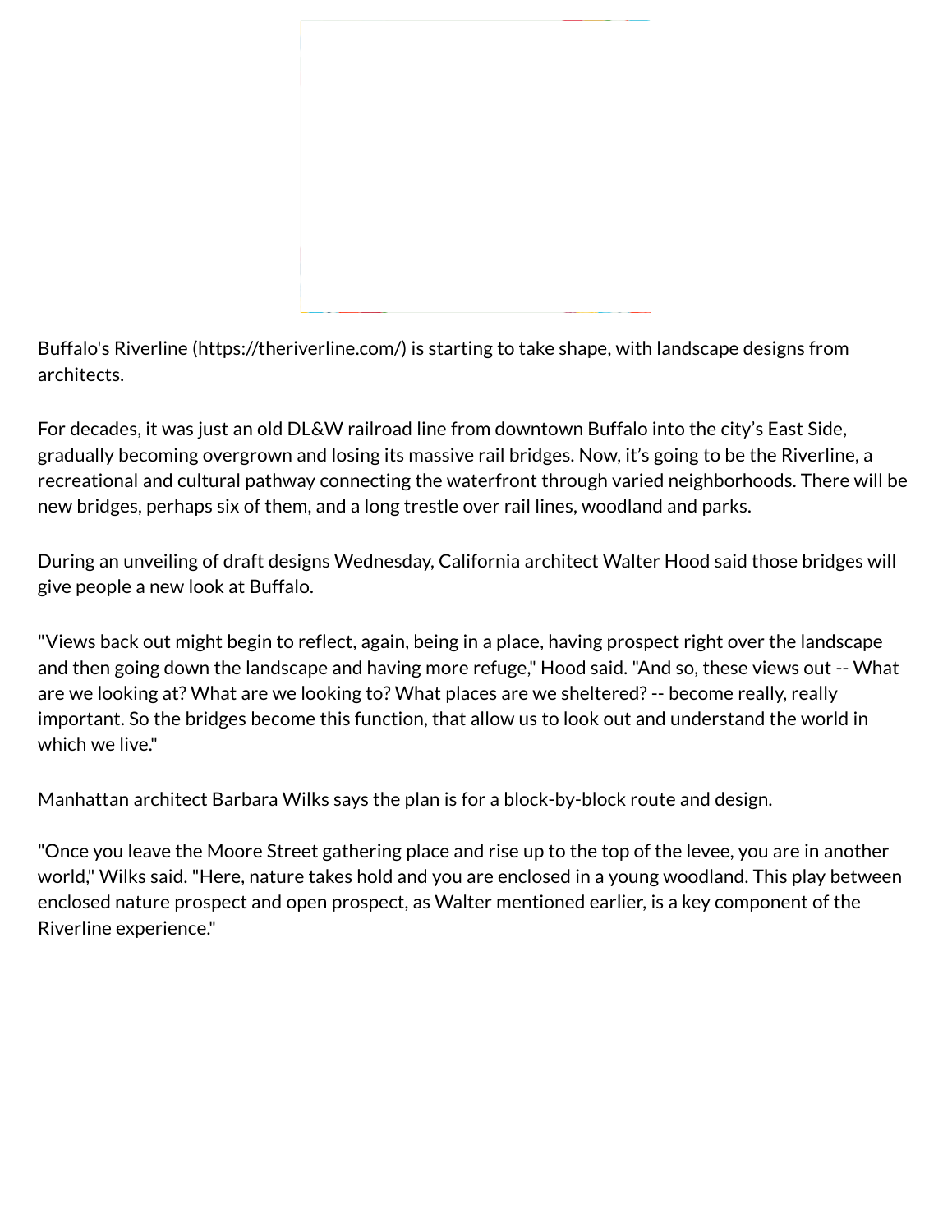

[\(https://mediad.publicbroadcasting.net/p/wbfo/files/styles/x\\_large/public/202104/river\\_2.jpg\)](https://mediad.publicbroadcasting.net/p/wbfo/files/styles/x_large/public/202104/river_2.jpg)

CREDIT WESTERN NEW YORK LAND CONSERVANCY / YOUTUBE



[\(https://mediad.publicbroadcasting.net/p/wbfo/files/styles/x\\_large/public/202104/river\\_6\\_0.jpg\)](https://mediad.publicbroadcasting.net/p/wbfo/files/styles/x_large/public/202104/river_6_0.jpg)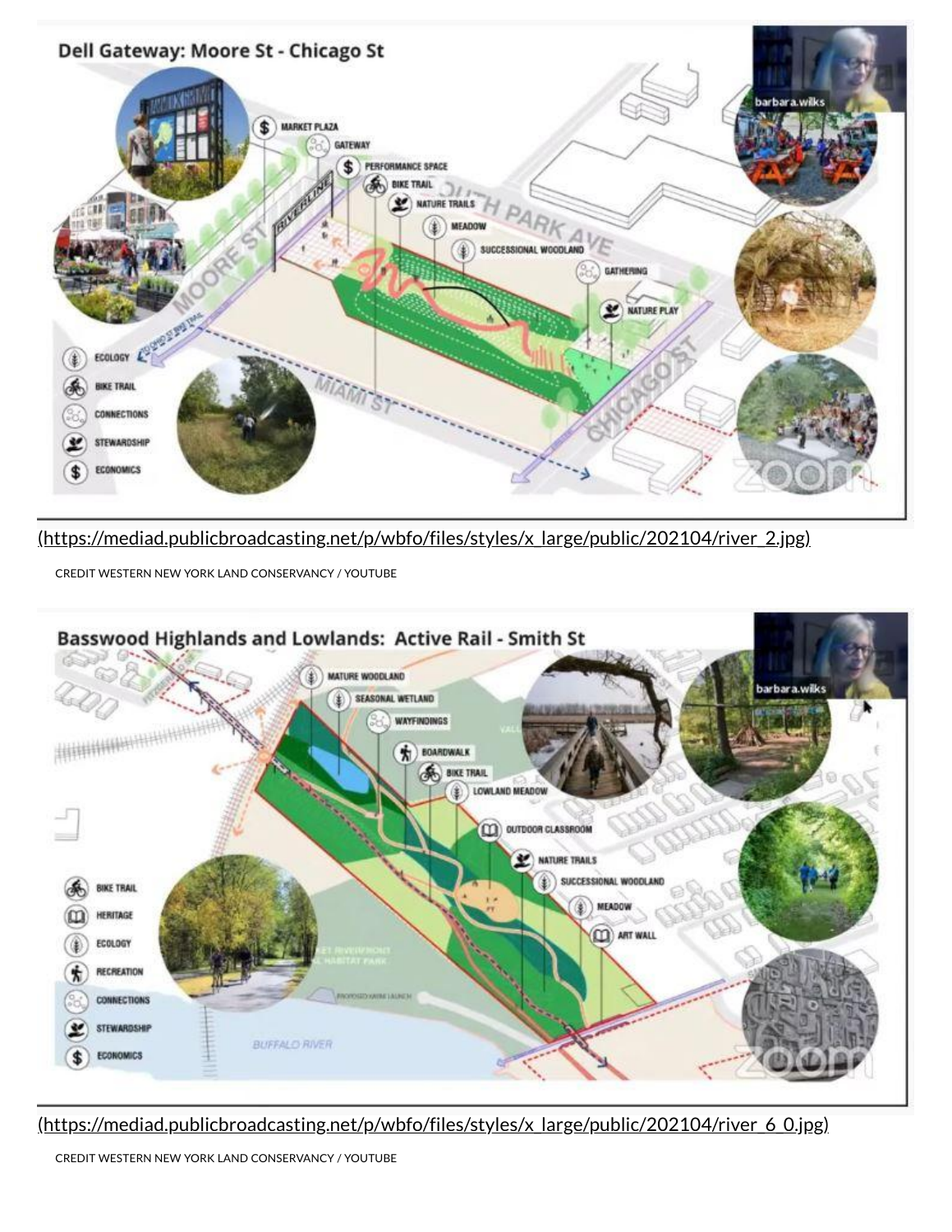The Western New York Land Conservancy plans to gather more public feedback and have final designs ready this summer. There's no indication yet of the cost and construction schedule, but the land is available for walking and tourism.

**TAGS:** RIVERLINE [\(/TERM/RIVERLINE-0\)](https://news.wbfo.org/term/riverline-0)

## WESTERN NEW YORK LAND CONSERVANCY [\(/TERM/WESTERN-NEW-YORK-LAND-CONSERVANCY\)](https://news.wbfo.org/term/western-new-york-land-conservancy)

#### DL&W [\(/TERM/DLW\)](https://news.wbfo.org/term/dlw)

- **Share (http://facebook.com/sharer.php? [u=https%3A%2F%2Ftinyurl.com%2Fyguwsmsg&t=First%20draft%20designs%20for%20Buffalo%20waterfront%27s%20new%20River](http://facebook.com/sharer.php?u=https%3A%2F%2Ftinyurl.com%2Fyguwsmsg&t=First%20draft%20designs%20for%20Buffalo%20waterfront%27s%20new%20Riverline%20greenpath%20unveiled)** f.,
- **Tweet (http://twitter.com/intent/tweet? [url=https%3A%2F%2Ftinyurl.com%2Fyguwsmsg&text=First%20draft%20designs%20for%20Buffalo%20waterfront%27s%20new%20R](http://twitter.com/intent/tweet?url=https%3A%2F%2Ftinyurl.com%2Fyguwsmsg&text=First%20draft%20designs%20for%20Buffalo%20waterfront%27s%20new%20Riverline%20greenpath%20unveiled)**  $\blacksquare$
- **Email (mailto:?**  $\overline{\phantom{0}}$

**[subject=First%20draft%20designs%20for%20Buffalo%20waterfront%27s%20new%20Riverline%20greenpath%20unveiled&body=htt](mailto:?subject=First%20draft%20designs%20for%20Buffalo%20waterfront%27s%20new%20Riverline%20greenpath%20unveiled&body=https%3A%2F%2Ftinyurl.com%2Fyguwsmsg)**

### **WBFO Comment Policy**

Don't use obscenities. Stay on topic and respect people's privacy. You are solely responsible for the content you post.



Be the first to comment.

RELATED CONTENT

[\(/post/riverline-seeks-input-through-publics-creative-eyes\)](https://news.wbfo.org/post/riverline-seeks-input-through-publics-creative-eyes)

 $\blacksquare$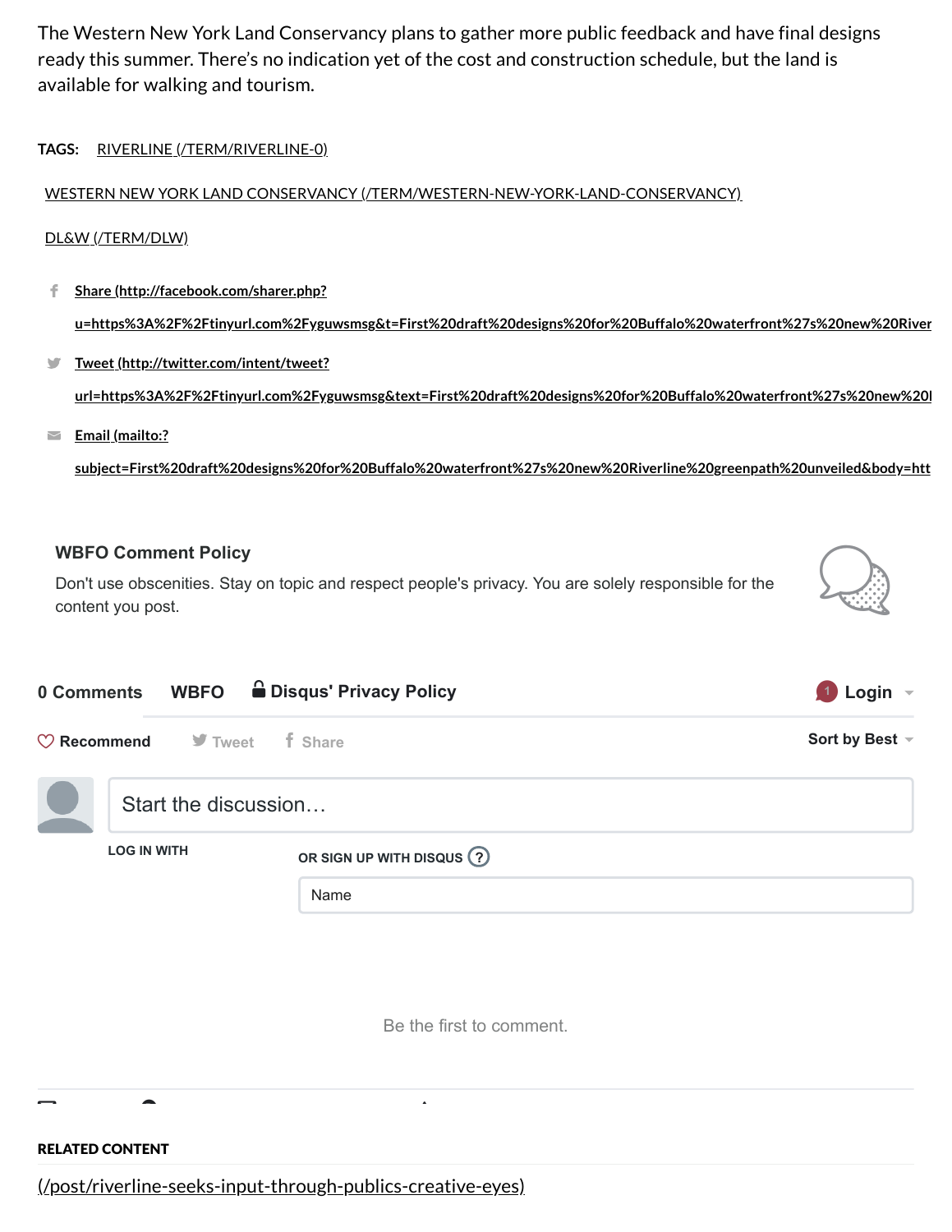

The Riverline seeks input through the public's creative eyes [\(/post/riverline-seeks-input-through-publics-creative-eyes\)](https://news.wbfo.org/post/riverline-seeks-input-through-publics-creative-eyes) DEC 21, 2020



review [\(/post/riverline-connecting-canalside-buffalo-river-begins](https://news.wbfo.org/post/riverline-connecting-canalside-buffalo-river-begins-public-review)public-review) FEB 24, 2021

(/post/riverline-connecting canalside-buffalo-river-beginspublic-review)



The 25 proposals for former DL&W railway line chosen [\(/post/top-25-proposals-former-dlw-railway-line-chosen\)](https://news.wbfo.org/post/top-25-proposals-former-dlw-railway-line-chosen)

[25-proposals-former-dlw-railway-line-chosen\)](https://news.wbfo.org/post/top-25-proposals-former-dlw-railway-line-chosen)

APR 11, 2019

(/post/top-25-proposals-formerdlw-railway-line-chosen)



(/post/reenvisioning-buffalosdlw-rail-line-urban-connector)

# **Environmental and the state of the state of the state of the state of the state of the state of the state of the state of the state of the state of the state of the state of the state of the state of the state of the stat**

[\(/post/reenvisioning-buffalos-dlw-rail-line-urban-connector\)](https://news.wbfo.org/post/reenvisioning-buffalos-dlw-rail-line-urban-connector) APR 18, 2018